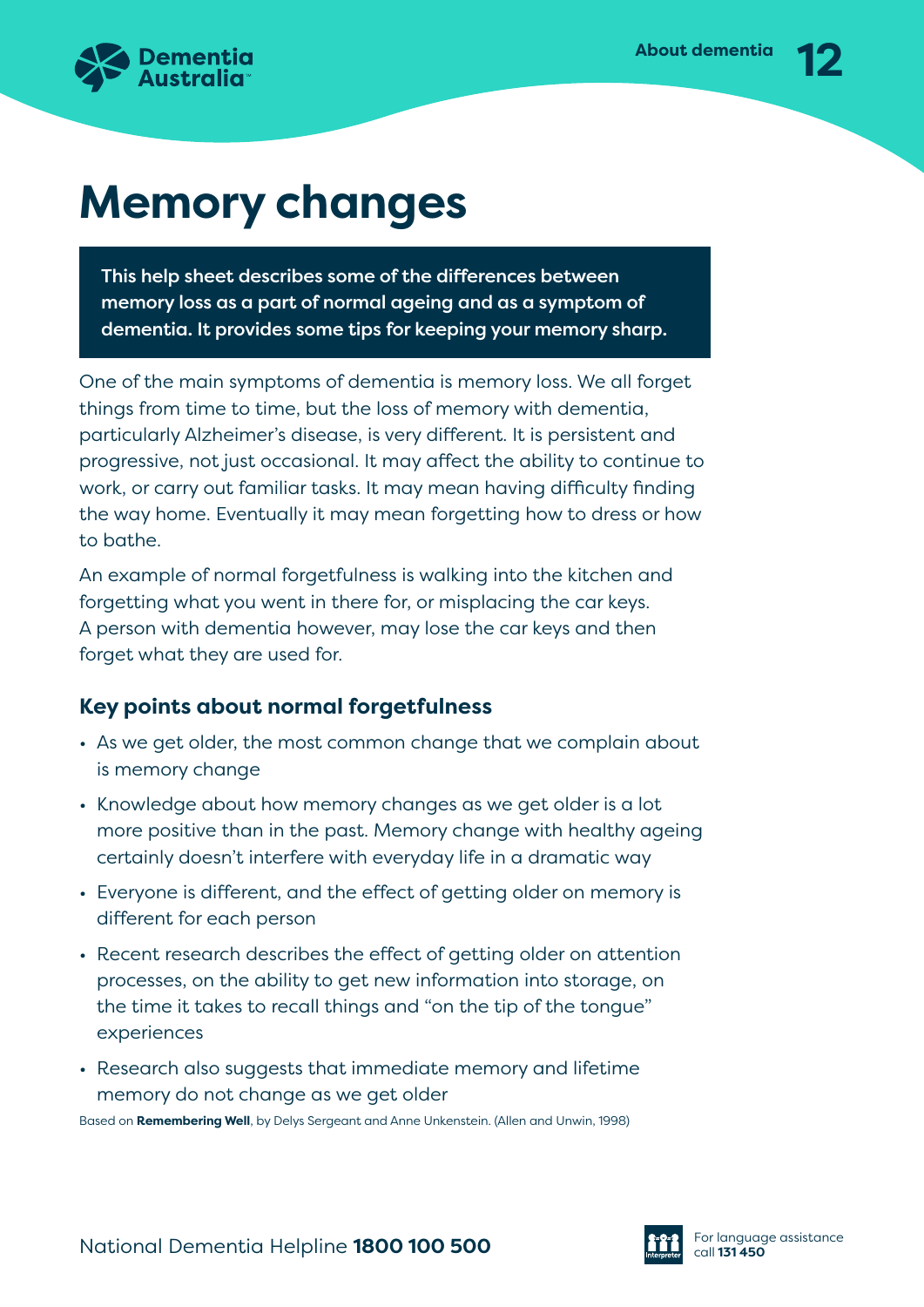

| <b>Description</b>                              | <b>Person with dementia</b>                                                            | <b>Older person</b>                                                      |
|-------------------------------------------------|----------------------------------------------------------------------------------------|--------------------------------------------------------------------------|
| <b>Events</b>                                   | May forget part or all<br>of an event                                                  | Memory may sometimes<br>be vague                                         |
| <b>Words or names for</b><br>things or objects  | Progressively forgets                                                                  | Sometimes may forget;<br>words or names are on the<br>tip of the tongue  |
| <b>Written and verbal</b><br>directions         | Increasingly unable<br>to follow                                                       | Able to follow                                                           |
| <b>Stories on TV, in movies</b><br>or books     | Progressively loses ability<br>to follow                                               | Able to follow                                                           |
| <b>Stored knowledge</b>                         | Over time loses known<br>information such as<br>historical or political<br>information | Although recall may be<br>slower, information is<br>essentially retained |
| Everyday skills such as<br>dressing and cooking | Progressively loses<br>capacity to perform tasks                                       | Retains ability, unless<br>physically impaired                           |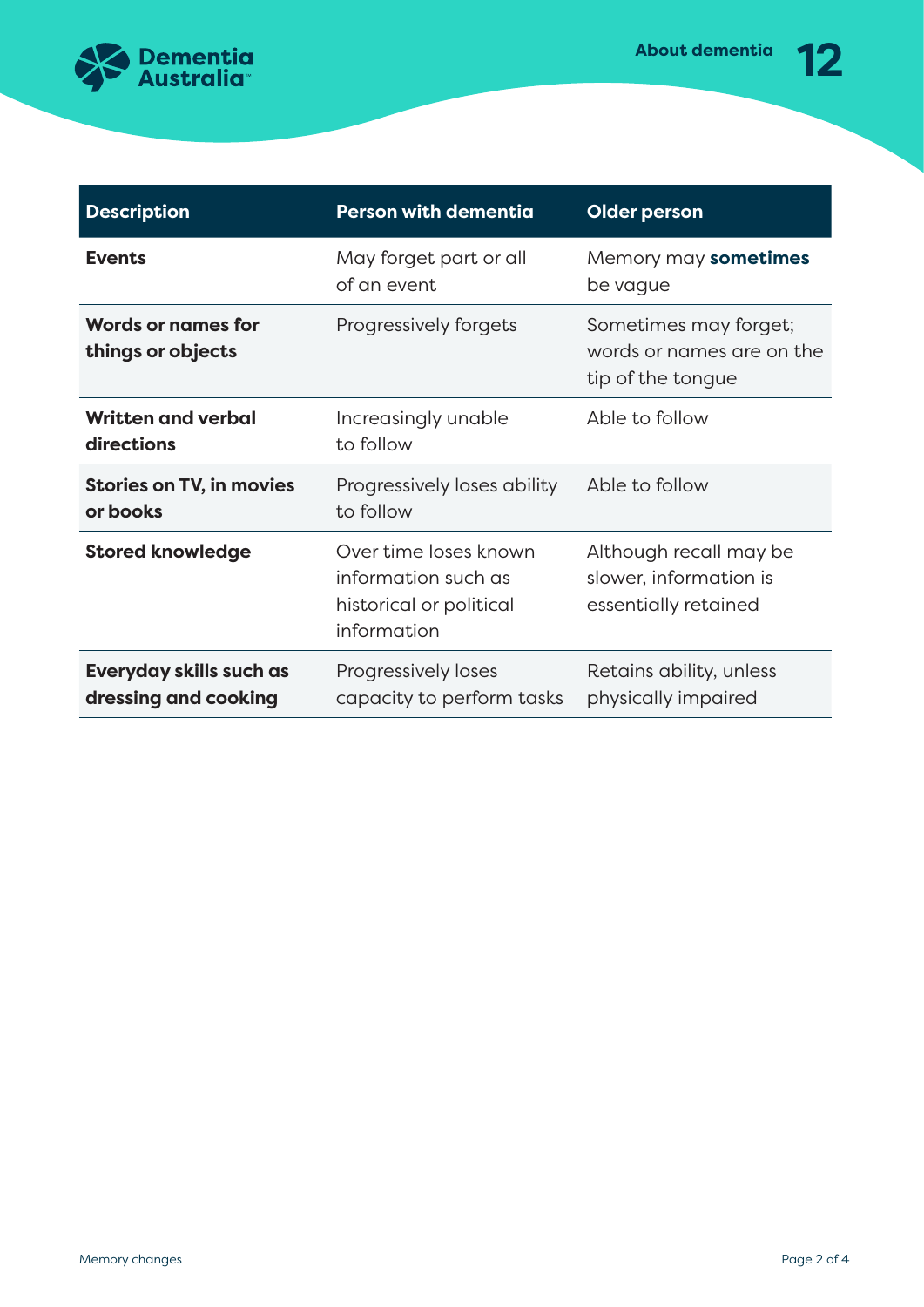

### **Debunking memory myths**

#### **Myth One**

Forgetfulness is a sign that something is wrong with your brain.

#### **Fact**

If we didn't possess the capacity to forget we'd all go crazy. The ability to remember what is important and discard the rest is a skill to be treasured.

#### **Myth Two**

You lose 10,000 brain cells a day, and one day you just run out.

#### **Fact**

This is an an exaggerated fear. Some parts of the brain do lose nerve cells, but not where the process of thinking takes place. You lose some nerve connections, but it's possible to grow new ones, or maintain the connections you have, by exercising your mind.

#### **Myth Three**

Compare yourself to others to tell if your memory is normal.

#### **Fact**

A huge range of ability exists across the general population. Even a single individual experiences variations in memory over the course of a lifetime. Just as certain people have a talent for music and others do not, some of us are naturally gifted at various types of remembering. From **Memory: Remembering and forgetting in everyday life**, by Dr Barry Gordon. (NY: Master, 1995)